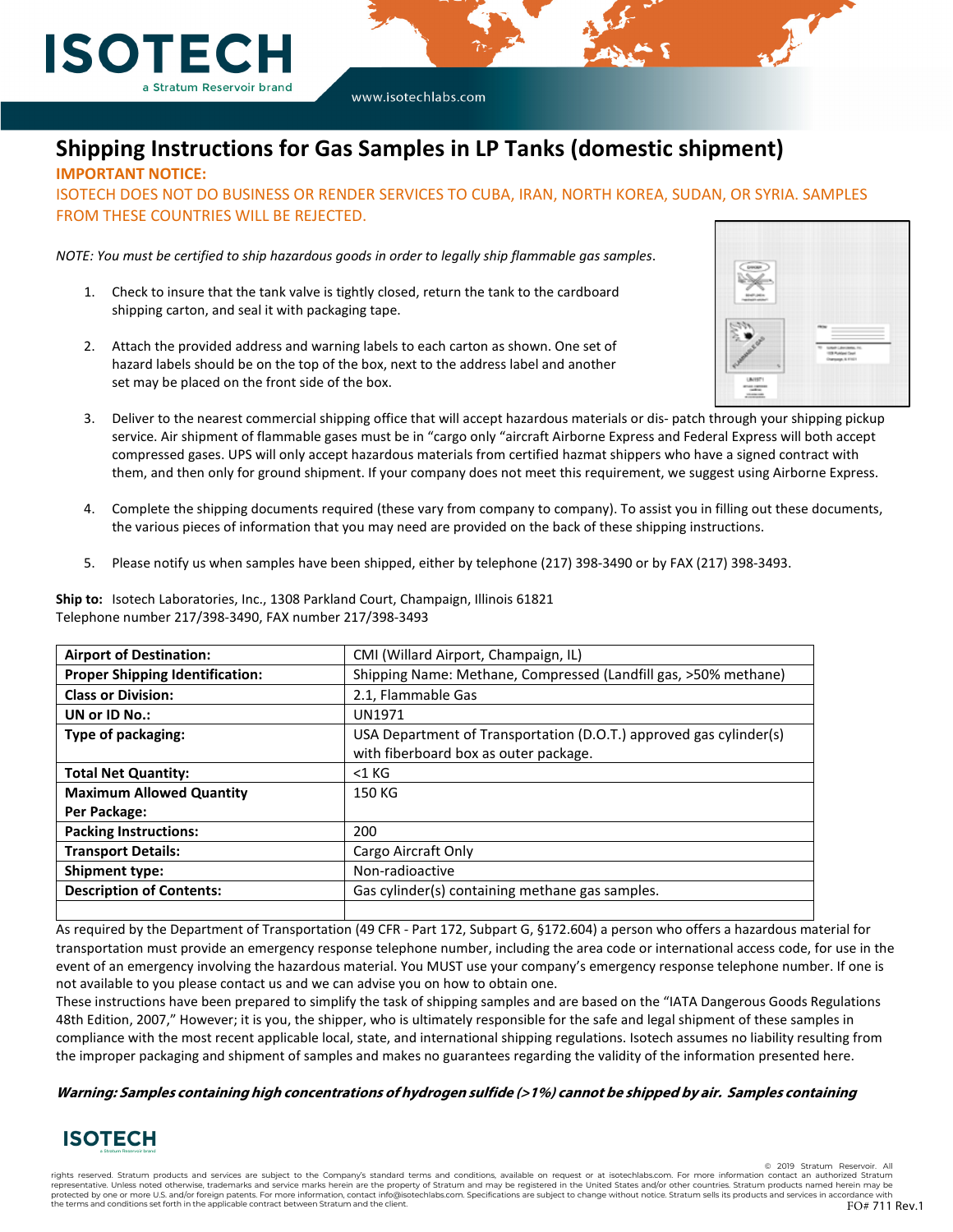### **hydrogen sulfide are Class 2.3, toxic gas, and have additional shipping restrictions. SECTION I – IDENTIFICATION**

**TRADE NAME:** Natural Gas, compressed (UN1971) **CHEMICAL NAME AND SYNONYMS:** Natural Gas, >50% Methane

# **SECTION II – HAZARD IDENTIFICATION**

United States (US) According to OSHA 29 CFR 1910.1200 HCS **Classification of the substance or mixture** OSHA HCS 2012: Flammable Gases 1 - H220; Compressed Gas - H280; Simple Asphyxiate **Label elements** OSHA HCS 2012 **DANGER**



**Hazard statements:** Extremely flammable gas - H220 Contains gas under pressure; may explode if heated - H280 May displace oxygen and cause rapid suffocation.

### **Precautionary statements**

**Prevention:** Keep away from heat, sparks, open flames and/or hot surfaces. - No smoking. - P210 **Response:** Leaking gas fire: Do not extinguish, unless leak can be stopped safely. - P377 Eliminate all ignition sources if safe to do so. - P381

**Storage/Disposal:** Protect from sunlight. Store in a well-ventilated place. - P410+P403 **Other hazards**

**OSHA HCS 2012:** Under United States Regulations (29 CFR 1910.1200 - Hazard Communication Standard), this product is considered hazardous.

# **SECTION III - HAZARDOUS INGRDIENTS**

| Methane (CAS 74-82-8)                                                                                         | $50 - 99%$ |  |  |  |
|---------------------------------------------------------------------------------------------------------------|------------|--|--|--|
| Carbon dioxide (CAS 124-38-9)                                                                                 | $0 - 50%$  |  |  |  |
| Nitrogen (CAS 124-38-9)                                                                                       | $0 - 95%$  |  |  |  |
| Ethane (CAS 74-84-0)                                                                                          | $0 - 10%$  |  |  |  |
| Propane (CAS 74-98-6)                                                                                         | $0 - 5%$   |  |  |  |
| Butane (CAS 106-97-8)                                                                                         | $0 - 2%$   |  |  |  |
| $CxH2x+2(x+5)$ and above)                                                                                     | $0 - 1%$   |  |  |  |
| Compressed flammable gas may also contain trace quantities (<0.1%) of various organic gases not listed above. |            |  |  |  |

# **SECTION IV – PHYSICAL DATA**

**Solubility:** appreciable **Appearance (Color, Odor, etc.):** colorless, tasteless and normally odorless gas, however may have a characteristically organic odor. **Boiling Point:** less than -258°F (est) **Specific Gravity:** see Gas Density **Vapor Pressure:** not established Percent Volatile (Volume %): 100 **Evaporation:** n/a **Gas Density:** 0.6 to 1.2 (air = 1.0)



© 2019 Stratum Reser

rights reserved. Stratum products and services are subject to the Company's standard terms and conditions, available on request or at isotechlabs.com. For more information contact an authorized Stratum representative. Unless noted otherwise, trademarks and service marks herein are the property of Stratum and may be registered in the United States and/or other countries. Stratum products named herein may be protected by o the terms and conditions set forth in the applicable contract between Stratum and the client.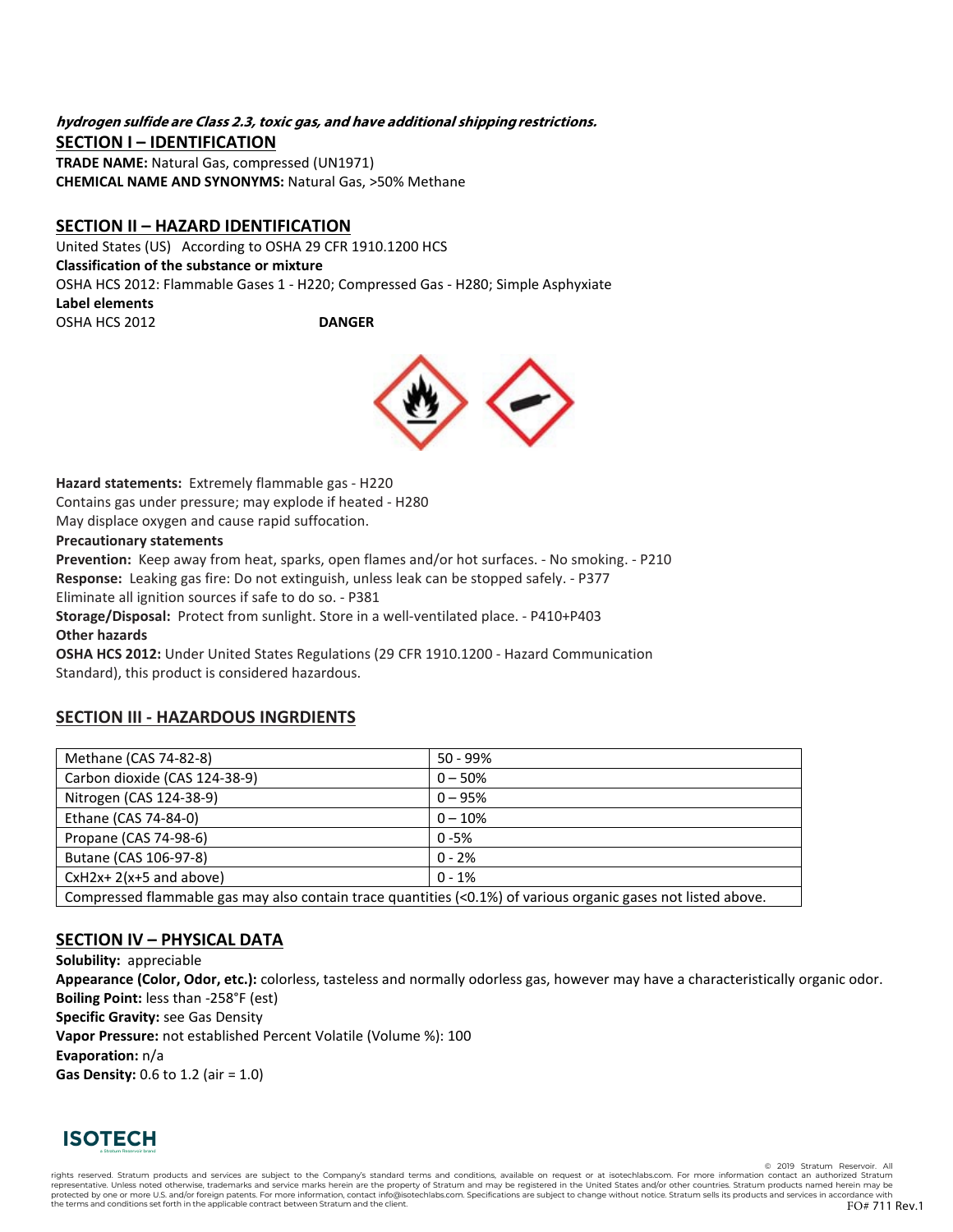

# **SECTION V – FIRSTAID MEASURES**

#### **Description of first aid measures**

**Inhalation:** IF INHALED: Remove victim to fresh air and keep at rest in a position comfortable for breathing. Administer oxygen if breathing is difficult. Give artificial respiration if victim is not breathing. If signs/symptoms continue, get medical attention. **Skin**: Although exposure is unlikely, in case of contact immediately flush skin with running water. If skin irritation develops get medical advice/attention.

**Eye** First aid is not expected to be necessary if material is used under ordinary conditions and as recommended. If irritation develops and persists, get medical attention.

**Ingestion:** Ingestion is not considered a potential route of exposure.

**Most important symptoms and effects, both acute and delayed:** Refer to Section 11 - Toxicological Information.

#### **Indication of any immediate medical attention and special treatment needed**

**Notes to Physician:** All treatments should be based on observed signs and symptoms of distress in the patient. Consideration should be given to the possibility that overexposure to materials other than this product may have occurred. A potential health hazard associated with this gas is anoxia.

### **SECTION VI – FIRE FIGHTING MEASURES**

**NFPA 704 Hazard Class**



**Health:** 1 **Flammability:** 4 **Instability:** 0 (0-Minimal, 1-Slight, 2-Moderate, 3-Serious, 4-Severe)

#### **Extinguishing media**

**Suitable Extinguishing Media:** Dry Chemical, (Potassium Bicarbonate based \*Purple K\* most effective), Carbon dioxide, Water. **Unsuitable Extinguishing Media:** No data available

#### **Special hazards arising from the substance or mixture**

**Unusual Fire and Explosion Hazards:** EXTREMELY FLAMMABLE; Will form explosive mixtures with air.; Vapors may travel to source of ignition and flash back.; Cylinders exposed to fire may vent and release flammable gas through pressure relief devices. Containers may explode when heated. Ruptured cylinders may rocket.

#### **Hazardous Combustion Products:** No data available

**Advice for firefighters:** Gas fires should not be extinguished unless flow of gas can be stopped.; Only authorized personnel should turn off valves or attempt repairs.; Fire crews should wear self-contained breathing apparatus (SCBA).; Natural gas is lighter than air and will vent upward but special consideration should be given to areas that may trap or contain explosive concentrations including areas of potential migration underground or through structures.; Water mist may be used to cool surrounding structures including compressed gas cylinders or tanks.



© 2019 Stratum Re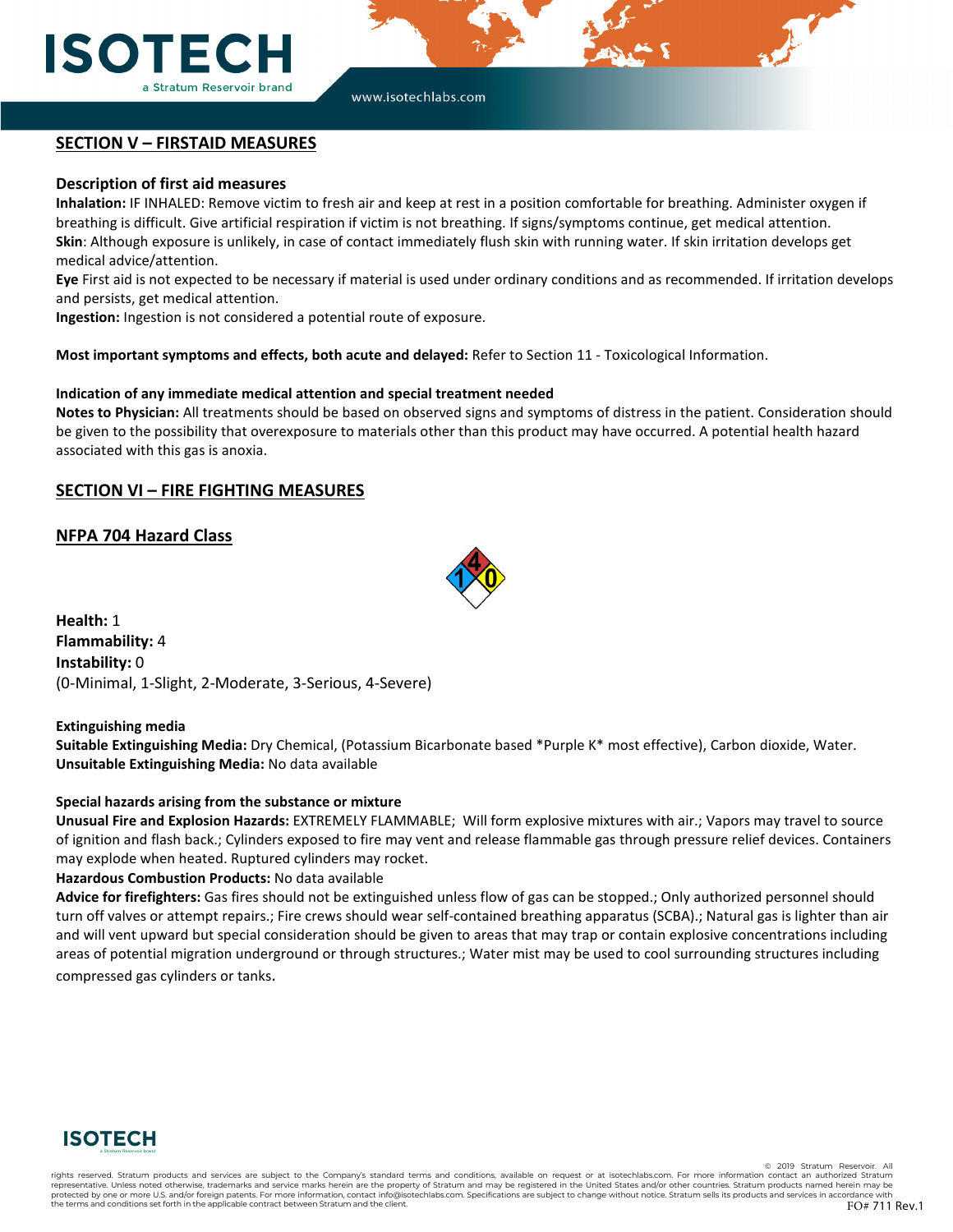# **SECTION VII – ACCIDENTAL RELEASE MEASURES**

### **Personal precautions, protective equipment and emergency procedures**

Personal Precautions: Do not touch damaged containers or spilled material unless Wearing appropriate protective clothing. Do not touch or walk through spilled material. Ventilate the area before entry.

**Emergency Procedures**: ELIMINATE all ignition sources (no smoking, flares, sparks or flames in immediate area). As an immediate precautionary measure, isolate spill or leak area for at least 100 meters (330 feet) in all directions. Stop leak if you can do it without risk. Keep unauthorized personnel away. Keep out of low areas. Stay upwind. LARGE SPILL: Consider initial downwind evacuation for at least 800 meters (1/2 mile)

**Environmental precautions:** Prevent spreading of vapors through sewers, ventilation systems and confined areas.

# **Methods and material for containment and cleaning up**

#### **Containment/Clean-up**

**Measures:** All equipment used when handling the product must be grounded.: Stop leak if you can do it without risk.; If possible, turn leaking containers so that gas escapes rather than liquid.; Use water spray to reduce vapors; do not put water directly on leak, spill area or inside container.; Do not direct water at spill or source of leak.; Isolate area until gas has dispersed.

# **SECTION VIII – HANDLING AND STORAGE**

#### **Precautions for safe handling**

**Handling:** Keep away from heat and ignition sources – No Smoking. Take precautionary measures against static charges. All equipment used when handling the product must be grounded. Use only non-sparking tools. Use only with adequate ventilation. Ventilate closed spaces before entering. Be aware of any signs of dizziness or fatigue, especially if work is done in a poorly ventilated area; exposures to fatal concentrations of this gas mixture could occur without any significant warning symptoms, due to olfactory fatigue or oxygen deficiency. Cylinders should be firmly secured to prevent falling or being knocked-over. Use explosion-proof electrical, ventilating and/or lighting equipment. Do not attempt to repair, adjust, or in any other way modify cylinders. If there is a malfunction or another type of operational problem, contact nearest distributor immediately. Empty containers retain product residue and can be hazardous. Do not cut, weld, puncture or incinerate container.

### **Conditions for safe storage, including any incompatibilities**

**Storage:** Store in a cool/low-temperature, well-ventilated dry place away from heat and ignition sources. Protect cylinders against physical damage. Cylinders should be firmly secured to prevent falling or being knocked-over.

# **SECTION IX – EXPOSURE CONTROL/PERSONAL PROTECTION**

#### **Exposure Controls**

#### **Engineering Measures/Controls**

• Good general ventilation should be used. Ventilation rates should be matched to conditions. If applicable, use process enclosures, local exhaust ventilation, or other engineering controls to maintain airborne levels below recommended exposure limits. If exposure limits have not been established, maintain airborne levels to an acceptable level. Use explosionproof - electrical, ventilating and/or lighting equipment.

#### **Personal Protective Equipment**

#### **Respiratory**

• In case of insufficient ventilation, wear suitable respiratory equipment. Follow the OSHA respirator regulations found in 29 CFR 1910.134 or European Standard EN 149. Use a NIOSH/MSHA or European Standard EN 149 approved respirator if exposure limits are exceeded or symptoms are experienced.



© 2019 Stratum Reser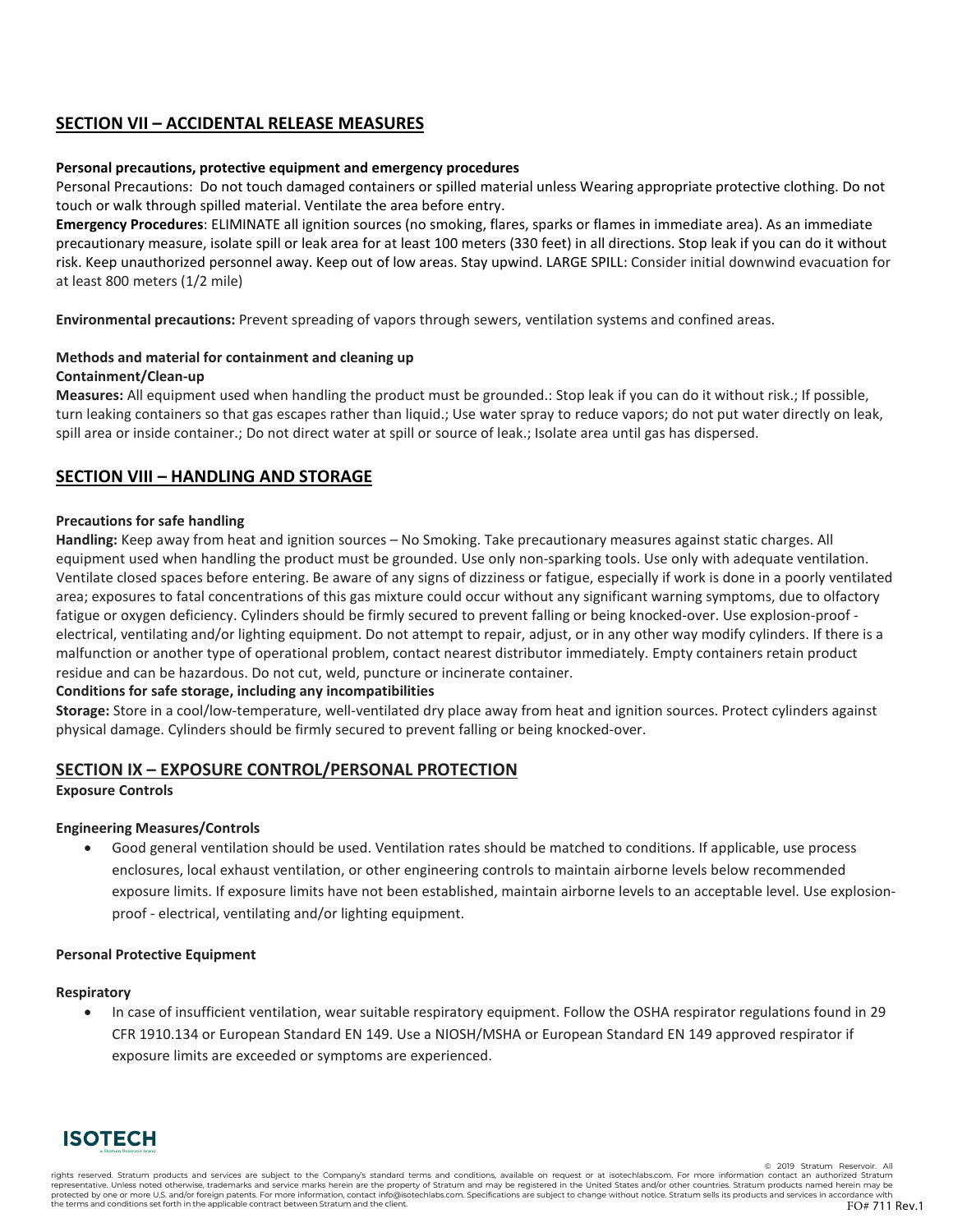

### **Eye/Face**

Wear safety glasses

#### **Skin/Body**

Wear leather gloves when handling cylinders.

#### **Environmental Exposure Controls**

• Follow best practice for site management and disposal of waste. Controls should be engineered to prevent release to the environment, including procedures to prevent spills, atmospheric release and release to waterways.

# **SECTION X – STABILITY AND REACTIVITY**

**Reactivity:** No dangerous reaction known under conditions of normal use. **Chemical stability:** Stable under normal temperatures and pressures. **Possibility of hazardous reactions:** Hazardous polymerization will not occur. **Conditions to avoid:** Keep away from heat, sparks, and flame. **Incompatible materials:** Strong oxidizers. **Hazardous decomposition products:** Oxides of carbon (CO, CO2), "soot"

# **SECTION XI – TOXICOLOGICAL INFORMATION**

**Route(s) of entry/exposure:** Inhalation, Skin, Eye, Ingestion

#### **Potential Health Effects**

#### **Inhalation**

**Acute (Immediate):** If this material is released in a small, poorly ventilated area (i.e. an enclosed or confined space), an oxygendeficient environment may occur. Individuals breathing such an atmosphere may experience symptoms which include headaches, ringing in ears, dizziness, drowsiness, unconsciousness, nausea, vomiting, and depression of all the senses. Under some circumstances of over-exposure, death may occur. The following effects associated with decreased levels of oxygen: increase in breathing and pulse rate, emotional upset, abnormal fatigue, nausea, vomiting, collapse, loss of consciousness, convulsive movements, respiratory collapse and death.

**Chronic (Delayed):** No data available

#### **Skin**

**Acute (Immediate):** Under normal conditions of use, no health effects are expected. **Chronic (Delayed):** Under normal conditions of use, no health effects are expected.

**Eye**

**Acute (Immediate):** Under normal conditions of use, no health effects are expected. **Chronic (Delayed):** Under normal conditions of use, no health effects are expected.

#### **Ingestion**

**Acute (Immediate):** Ingestion is not anticipated to be a likely route of exposure to this product. **Chronic (Delayed):** Ingestion is not anticipated to be a likely route of exposure to this product.



© 2019 Stratum Res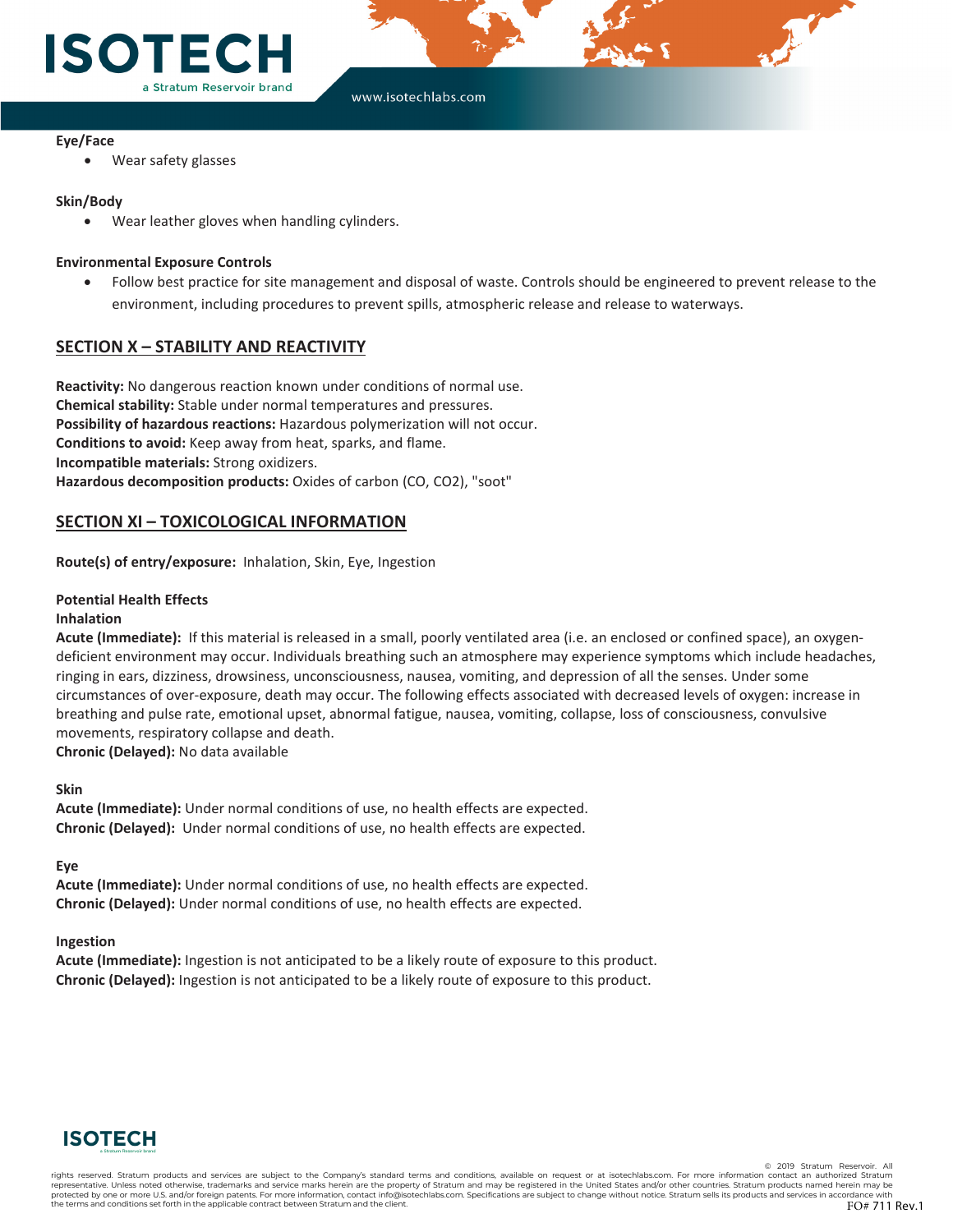# **SECTION XII – ECOLOGICAL INFORMATION**

**Toxicity:** Material data lacking. **Persistence and degradability:** Material data lacking. **Bio Accumulative potential:** Material data lacking. **Mobility in Soil:** Material data lacking. **Results of PBT and vPvB assessment:** PBT and vPvB assessment has not been conducted for this material. **Other adverse effects:** No studies have been found.

# **SECTION XIII – DISPOSAL CONSIDERATIONS**

#### **Waste treatment methods**

**Product waste:** Dispose of content and/or container in accordance with local, regional, national, and/or international regulations. **Packaging waste:** Dispose of content and/or container in accordance with local, regional, national, and/or international regulations.

# **SECTION XIV – TRANSPORT INFORMATION**

|            | UN<br>Number  | UN Proper Shipping Name                                                       | Transport<br><b>Hazard Class</b> | Packing<br>Group | Environmental<br>Hazards |
|------------|---------------|-------------------------------------------------------------------------------|----------------------------------|------------------|--------------------------|
| <b>DOT</b> | <b>UN1971</b> | Methane, compressed or Natural gas, compressed<br>(with high methane content) | <b>4.</b>                        | <b>NDA</b>       | <b>NDA</b>               |

**Special precautions for user:** Cylinders should be transported in a secure position, in a well-ventilated vehicle. The transportation of compressed gas cylinders in automobiles or in closed-body vehicles can present serious safety hazards. If transporting these cylinders in vehicles, ensure these cylinders are not exposed to extremely high temperatures (as may occur in an enclosed vehicle on a hot day). Additionally, the vehicle should be well-ventilated during transportation.

**Transport in bulk according to Annex II of MARPOL 73/78 and the IBC Code:** Not relevant

### **SECTION XV – REGULATORY INFORMATION**

**CERCLA/SARA - Section 302 Extremely Hazardous Substances and TPQs (in pounds):** This material does not contain any chemicals subject to the reporting requirements of SARA 302 and 40 CFR 372.

**CERCLA/SARA - Section 311/312 (Title III Hazard Categories): Acute Health:** Yes **Chronic Health:** No **Fire Hazard:** Yes **Pressure Hazard:** Yes **Reactive Hazard:** No **CERCLA/SARA - Section 313 and 40 CFR 372:** This material does not contain any chemicals subject to the reporting requirements of SARA 313 and 40 CFR 372.

**EPA (CERCLA) Reportable Quantity (in pounds):** EPA's Petroleum Exclusion applies to this material - (CERCLA 101(14)). **California Proposition 65:** This material does not contain any chemicals which are known to the State of California to cause cancer, birth defects or other reproductive harm at concentrations that trigger the warning requirements of California Proposition 65. **International Hazard Classification Canada:** This product has been classified in accordance with the hazard criteria of the Controlled Products Regulations (CPR) and the SDS contains all the information required by the Regulations.



© 2019 Stratum Rese